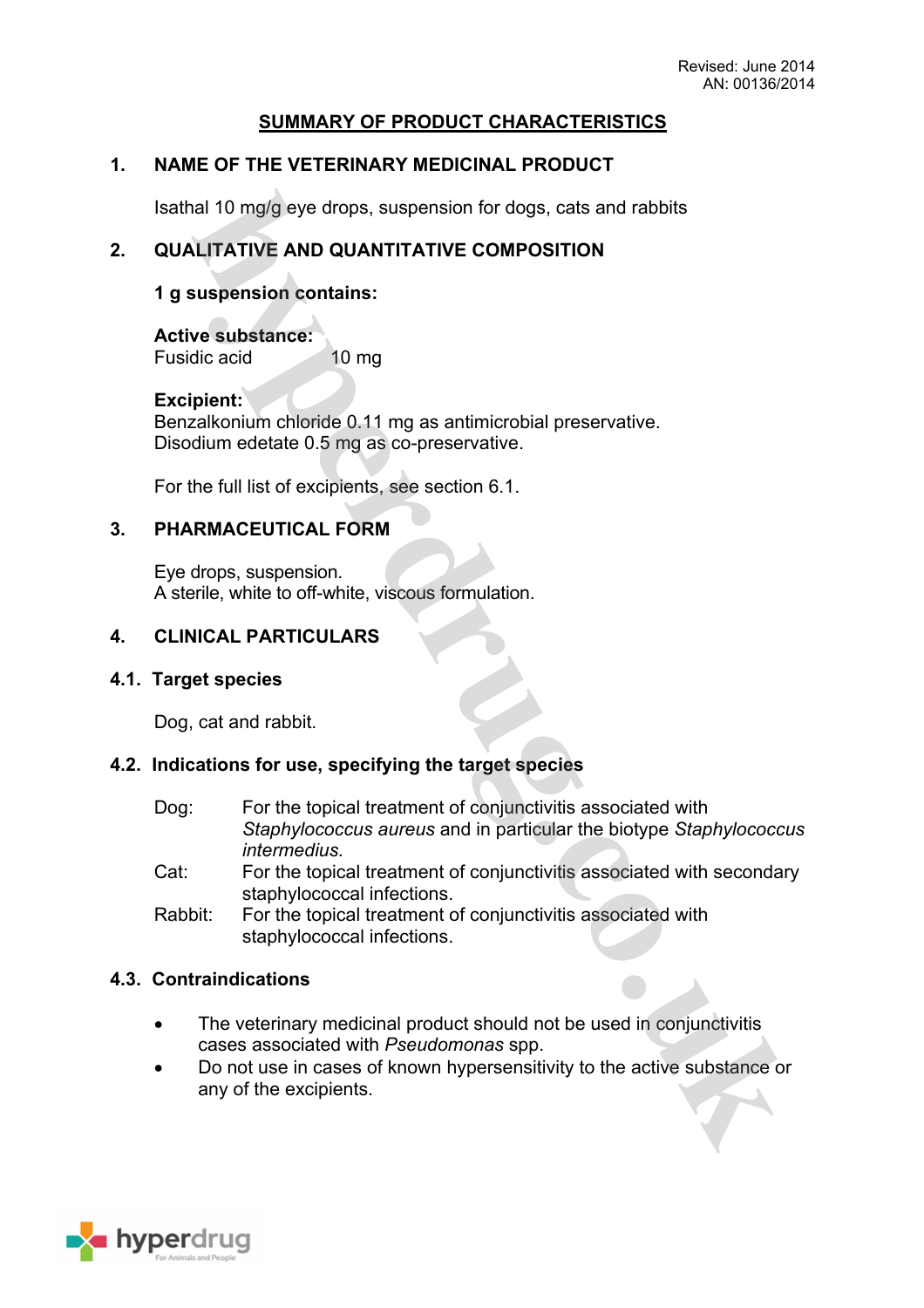## **4.4. Special warnings for each target species**

- In cats, the possibility of a primary cause of the conjunctivitis should be investigated and treated if possible.
- In rabbits, conjunctivitis may be associated with dacryocystitis and/or dental disease. In such cases, appropriate additional treatment should be instituted.

## **4.5. Special precautions for use**

Official, national and regional antimicrobial policies should be taken into account when the product is used.

- i) Special precautions for use in animals
	- For external use only.
	- When the tube is squeezed, the veterinary medicinal product comes out as a thick (viscous) drop. The drop quickly becomes liquid on contact with tear fluid and does not affect the sight.
	- Care should be taken to avoid contamination of the contents during use and to avoid the nozzle coming into direct contact with the eye. Avoid fingers touching the tube nozzle.
	- Do not use the same tube to treat different animals.
- ii) Special precautions for the person administering the veterinary medicinal product to animals
	- Wash hands after applying the product.

## **4.6. Adverse reactions (frequency and seriousness)**

Allergic reactions or hypersensitivity to the active substance or the excipients might occur. Discontinue use if hypersensitivity to the product develops.

## **4.7. Use during pregnancy or lactation**

The product may be used safely in pregnant and lactating animals.

# **4.8. Interaction with other medicinal products and other forms of interaction**

None known.

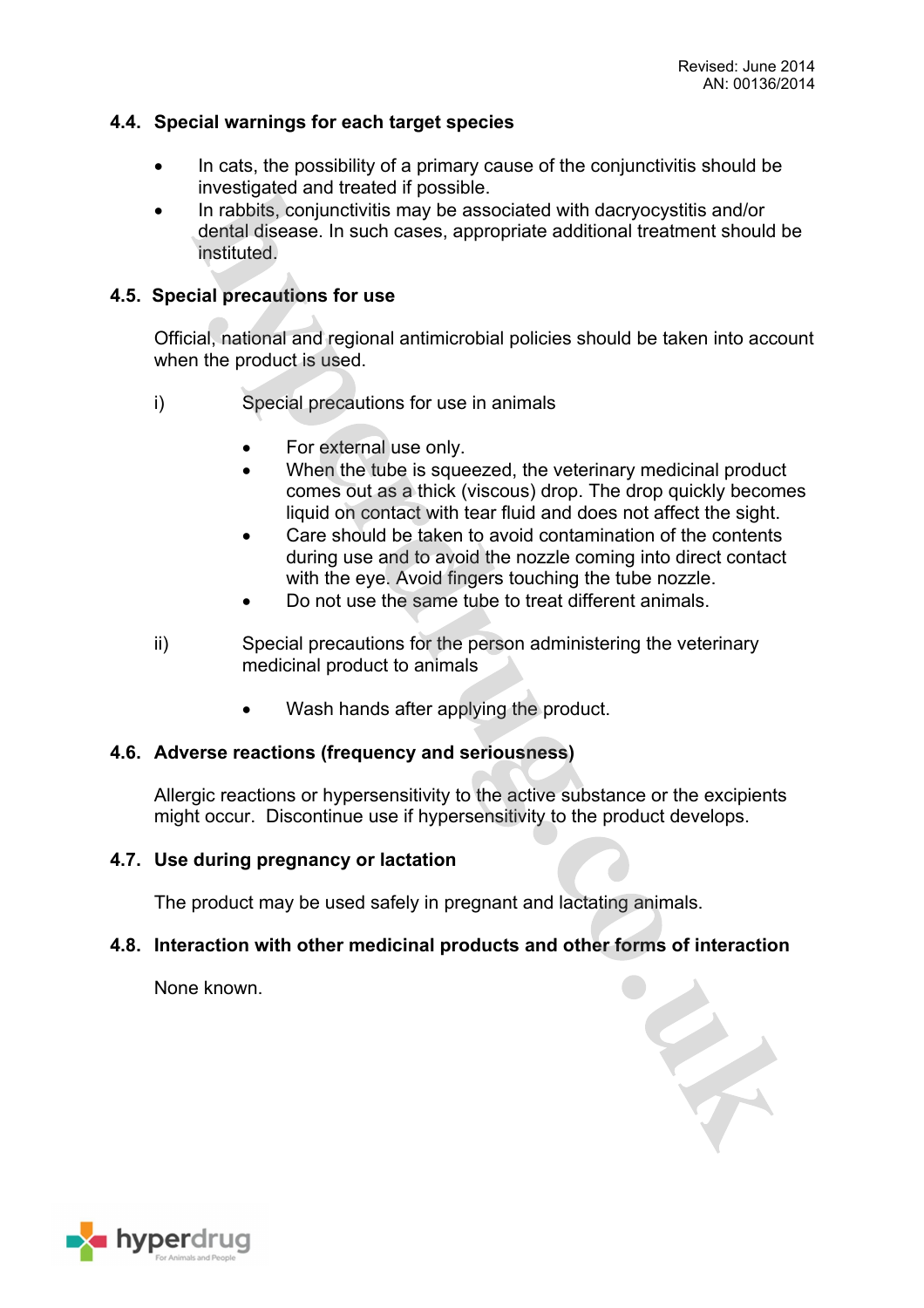#### **4.9. Amounts to be administered and administration route**

One drop of the veterinary medicinal product should be instilled into the eye once or twice daily. Treatment should be continued for at least 24 hours after the eye has returned to normal.

If a clinical response is not evident after 5 days following the commencement of administration, the diagnosis should be re-established.

If the animal has one infected eye, it may be advisable to treat both eyes to prevent cross infection. In such cases, it is better to treat the uninfected eye first to avoid transferring infection via the tube nozzle.

## **4.10.Overdose (symptoms, emergency procedures, antidotes), if necessary**

None known.

## **4.11.Withdrawal period**

Not for use in rabbits intended for human consumption.

## **5. PHARMACOLOGICAL PROPERTIES**

**Pharmacotherapeutic group:** Ophthalmologicals containing antibiotics.

## **ATCVet code:** QS 01 AA 13

## **5.1. Pharmacodynamic properties**

Fusidic acid, the active substance of the veterinary medicinal product, is active against Staphylococcus aureus and in particular against the biotype Staphylococcus intermedius which is a common isolate from clinical cases of canine conjunctivitis

In the cat, ocular bacterial infection is usually secondary to viral, Chlamydia or Mycoplasmal infection or trauma. Among the variety of bacteria found, the *Staphylococcus* spp. are considered to be sensitive to fusidic acid.

In the rabbit, ocular infections are associated with a variety of organisms, which are sensitive to fusidic acid, the most common of which are *Staphylococci*.

## **5.2. Pharmacokinetic particulars**

The sustained release formulation of the veterinary medicinal product ensures prolonged retention within the conjunctival sac. Once or twice daily applications will provide inhibitory levels of fusidic acid against the sensitive organisms.

Studies have shown that fusidic acid penetrates well into the cornea and anterior chamber in humans and rabbits.

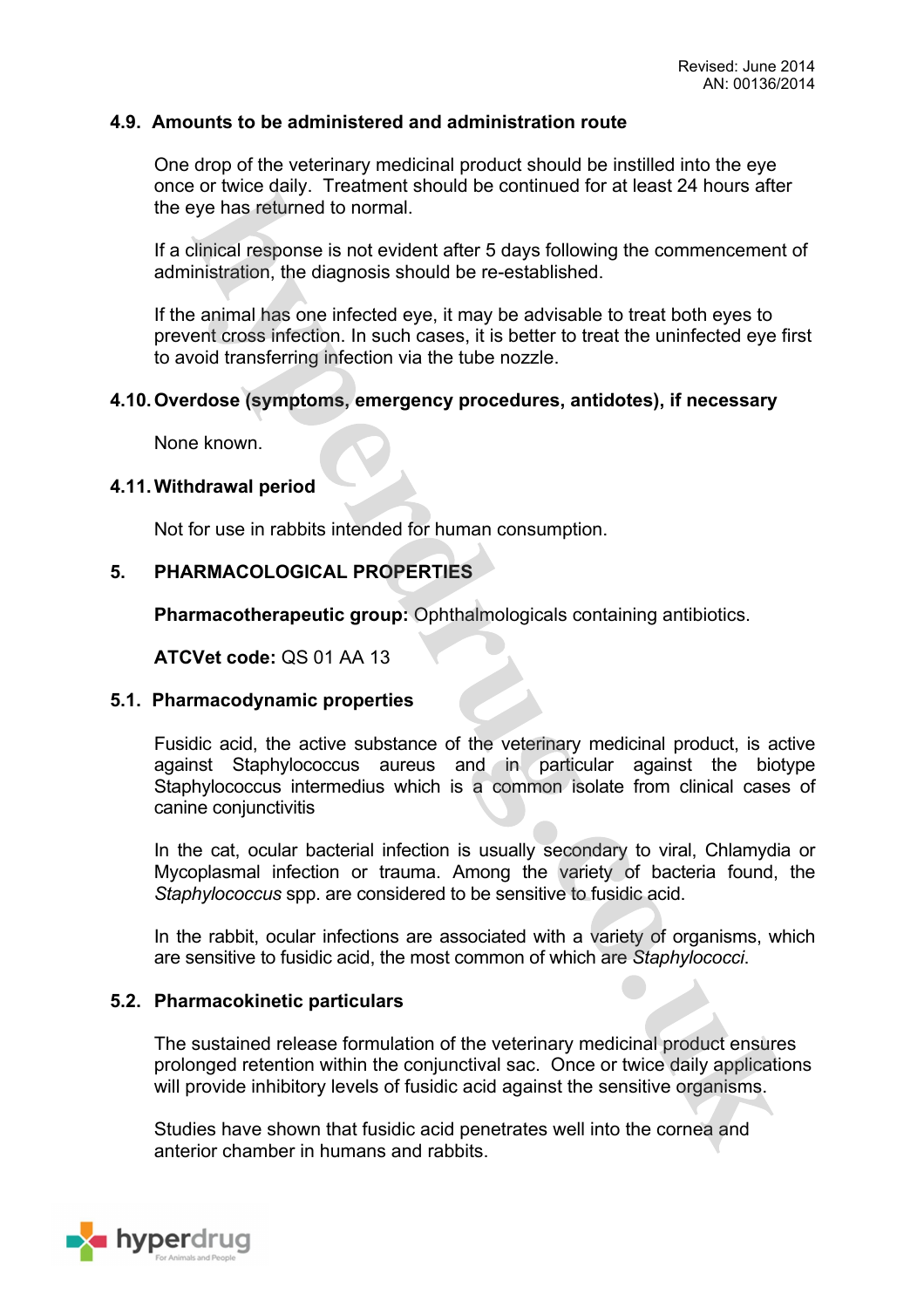## **6. PHARMACEUTICAL PARTICULARS**

## **6.1. List of excipients**

Benzalkonium chloride Disodium edetate **Mannitol** Carbomer Sodium hydroxide Water for injections

## **6.2. Incompatibilities**

None known.

## **6.3. Shelf life**

Shelf-life of the veterinary medicinal product as packaged for sale: 3 years. Shelf-life after first opening the tube: 1 month.

## **6.4. Special precautions for storage**

Do not store above 25˚C. Replace the cap between applications. Following withdrawal of first dose, use the product within 1 month.

# **6.5. Nature and composition of immediate packaging**

Sterilised aluminium tube laminated on both sides of tube wall with high density polyethylene, with a high density polyethylene nozzle closed with a high density polyethylene screw cap.

Pack sizes: Available in a carton containing a 3 g and 5 g tube. Not all pack sizes may be marketed.

## **6.6. Special precautions for the disposal of unused veterinary medicinal product or waste materials derived from the use of such products**

Any unused veterinary medicinal product or waste materials derived from such veterinary medicinal products should be disposed of in accordance with local requirements.